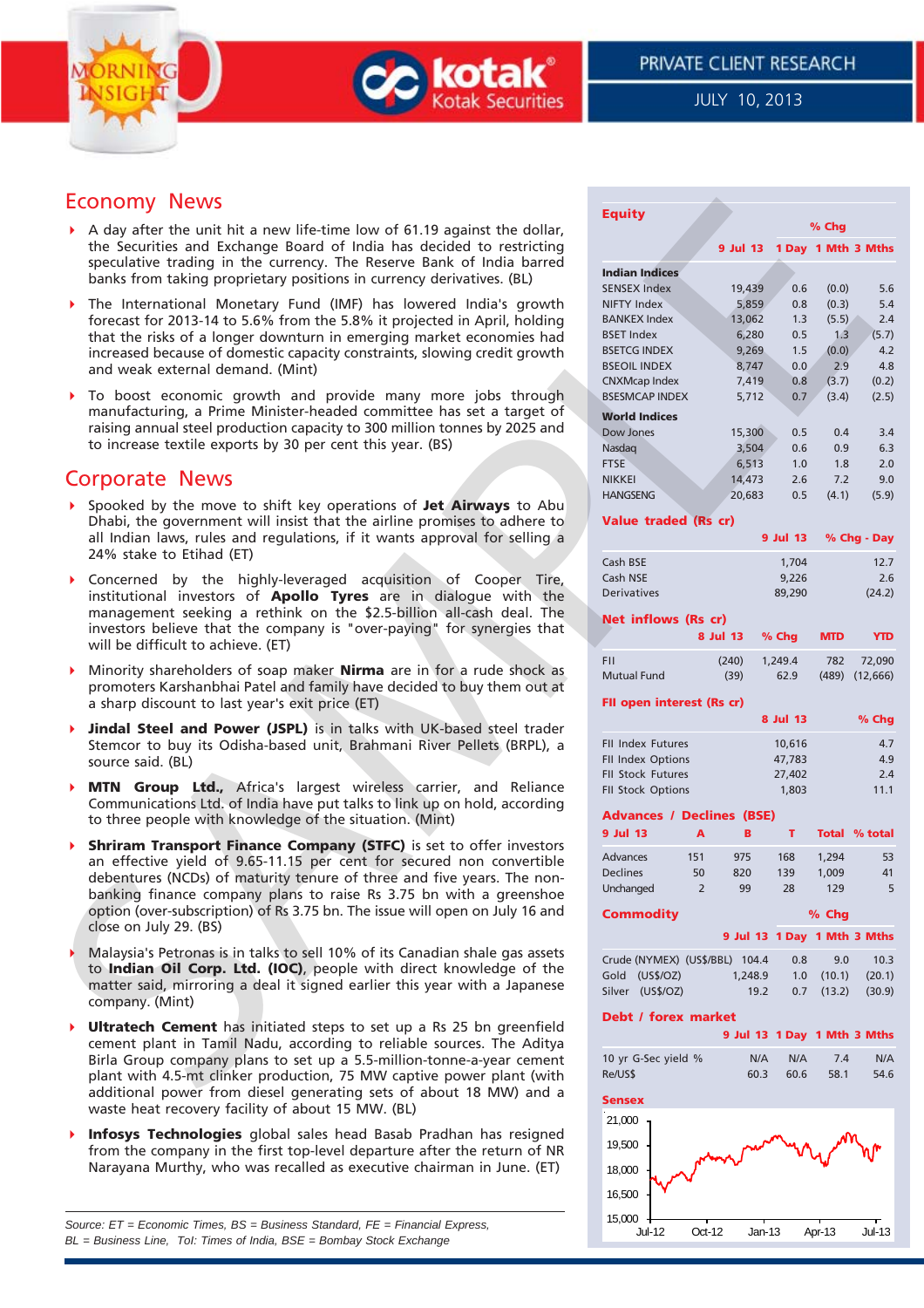#### **ANNUAL REPORT UPDATE**

**Ruchir Khare** ruchir.khare@kotak.com +91 22 6621 6448

# **ELGI EQUIPMENT LTD (EEL)**

**PRICE: RS.78 RECOMMENDATION: BUY TARGET PRICE: RS.94 FY14E P/E: 17.4X**

- □ Domestic demand for compressors remained muted in FY13 due to slow**down in industrial Capex. Water well segment has started to pick-up through Q4FY13. International subsidiaries especially Belair France, China and Brazil continue to post losses.**
- **With EEL's acquisitions of Rotair (Italy) and Patton's (USA), management is confident of gaining market share in Europe, USA and Latin America.**
- **We remain positive on company's strong brand franchise in domestic markets and increasing geographical diversification. We maintain 'BUY' recommendation on company's stock with DCF based revised price target of Rs 94 (Rs 97 earlier).**

### **Domestic revenue growth remained muted due to slowdown in industrial capex, higher employee expense and acquisition related cost led to marginal drop in operating margin in FY13**

#### **Working capital**

|                                                                       |               |                     |                   | □ Domestic demand for compressors remained muted in FY13 due to slow-<br>down in industrial Capex. Water well segment has started to pick-up<br>through Q4FY13. International subsidiaries especially Belair France, China<br>and Brazil continue to post losses. |             |             |  |
|-----------------------------------------------------------------------|---------------|---------------------|-------------------|-------------------------------------------------------------------------------------------------------------------------------------------------------------------------------------------------------------------------------------------------------------------|-------------|-------------|--|
|                                                                       |               |                     |                   | □ With EEL's acquisitions of Rotair (Italy) and Patton's (USA), management<br>is confident of gaining market share in Europe, USA and Latin America.                                                                                                              |             |             |  |
|                                                                       |               |                     |                   | $\Box$ We remain positive on company's strong brand franchise in domestic<br>markets and increasing geographical diversification. We maintain 'BUY'<br>recommendation on company's stock with DCF based revised price target<br>of Rs 94 (Rs 97 earlier).         |             |             |  |
| <b>Summary table</b>                                                  |               |                     |                   | Domestic revenue growth remained muted due to slowdown in                                                                                                                                                                                                         |             |             |  |
| (Rs mn)                                                               | <b>FY12</b>   |                     | <b>FY13 FY14E</b> | industrial capex, higher employee expense and acquisition re-                                                                                                                                                                                                     |             |             |  |
|                                                                       |               |                     |                   | lated cost led to marginal drop in operating margin in FY13                                                                                                                                                                                                       |             |             |  |
| Sales                                                                 |               | 9,897 11,410 13,678 |                   | Domestic revenue stood at Rs 8.1 bn vis-à-vis Rs 7.9 bn in FY13. Revenue from com-                                                                                                                                                                                |             |             |  |
| Growth (%)                                                            | 4.8           | 15.3                | 20.2              | pressor BU stood close to Rs 6.7 bn and Automotive BU stood at Rs 1.4 bn. Demand                                                                                                                                                                                  |             |             |  |
| <b>EBITDA</b><br>EBITDA margin (%)                                    | 1,083         | 994<br>8.7          | 1,319<br>9.6      | from construction and mining remained relatively strong Water well segment picked                                                                                                                                                                                 |             |             |  |
| PBT                                                                   | 10.9<br>1091  | 930                 | 1063              | up towards the end of FY13. From historical perspective, water-well segment has                                                                                                                                                                                   |             |             |  |
| Net profit                                                            | 741           | 601                 | 712               | been an important driver for the domestic compressor demand in India. Over the last                                                                                                                                                                               |             |             |  |
| EPS (Rs)                                                              | 4.7           | 3.8                 | 4.5               |                                                                                                                                                                                                                                                                   |             |             |  |
| Growth (%)                                                            | (16.8)        | (18.8)              | 18.5              | few years, company has successfully increased market share in other segments such                                                                                                                                                                                 |             |             |  |
| CEPS (Rs)                                                             | 5.5           | 4.9                 | 5.8               | as mining, construction, cement, power, transport etc. After sales business and oil                                                                                                                                                                               |             |             |  |
| BV (Rs/share)                                                         | 25.0          | 27.4                | 30.7              | free compressors (launched in FY12) observed traction in FY13.                                                                                                                                                                                                    |             |             |  |
| DPS (Rs)                                                              | 1.0           | 1.0                 | 1.0               | In FY13, EEL reported 120 bps fall in standalone operating margin YoY at 12.1%                                                                                                                                                                                    |             |             |  |
| ROE (%)                                                               | 20.2          | 14.5                | 15.5              | due to 1) 25% YoY increase in employee expense at Rs 934 mn and 2) acquisition                                                                                                                                                                                    |             |             |  |
| ROCE(%)                                                               | 23.0          | 13.8                | 12.7              |                                                                                                                                                                                                                                                                   |             |             |  |
| Net cash (debt)<br>NW Capital (Days)                                  | 1,392<br>42.9 | (2,278)<br>74.3     | (1,202)<br>63.6   | related consultancy charges at Rs 207 mn. We believe that in order to increase dis-                                                                                                                                                                               |             |             |  |
| EV/Sales (x)                                                          | 1.1           | 1.0                 | 0.8               | tribution reach, company is likely to offer higher discount and commission. Commis-                                                                                                                                                                               |             |             |  |
| EV/EBITDA (x)                                                         | 10.2          | 11.1                | 8.4               | sion and discount expense stood at Rs 125 mn in FY13 registering a 15% YoY                                                                                                                                                                                        |             |             |  |
| P/E(x)                                                                | 16.7          | 20.6                | 17.4              | growth.                                                                                                                                                                                                                                                           |             |             |  |
| P/Cash Earnings (x)                                                   | 14.2          | 15.8                | 13.5              |                                                                                                                                                                                                                                                                   |             |             |  |
| P/BV(x)                                                               | 3.1           | 2.9                 | 2.5               | <b>Working capital</b>                                                                                                                                                                                                                                            |             |             |  |
| Source: Company, Kotak Securities - Private<br><b>Client Research</b> |               |                     |                   | (Rs mn)                                                                                                                                                                                                                                                           | <b>FY12</b> | <b>FY13</b> |  |
|                                                                       |               |                     |                   | Net Working capital (non cash)                                                                                                                                                                                                                                    | 1094.6      | 1593.2      |  |
|                                                                       |               |                     |                   | Net Working capital (non cash) in days                                                                                                                                                                                                                            | 50.3        | 71.2        |  |
|                                                                       |               |                     |                   | <b>Current Assets</b>                                                                                                                                                                                                                                             |             |             |  |
|                                                                       |               |                     |                   | Inventory                                                                                                                                                                                                                                                         | 926.9       | 993.0       |  |
|                                                                       |               |                     |                   |                                                                                                                                                                                                                                                                   |             |             |  |
|                                                                       |               |                     |                   | Sundry Debtors                                                                                                                                                                                                                                                    | 1192.6      | 1495.0      |  |
|                                                                       |               |                     |                   | Other current assets                                                                                                                                                                                                                                              | 21.4        | 4.2         |  |
|                                                                       |               |                     |                   | Loans and advances                                                                                                                                                                                                                                                | 698.4       | 995.5       |  |
|                                                                       |               |                     |                   | <b>Other current Assets</b>                                                                                                                                                                                                                                       | 21.4        | 4.2         |  |
|                                                                       |               |                     |                   | Cash                                                                                                                                                                                                                                                              | 1093.0      | 237.0       |  |
|                                                                       |               |                     |                   | <b>Current liabilities</b>                                                                                                                                                                                                                                        |             |             |  |
|                                                                       |               |                     |                   | Sundry creditors                                                                                                                                                                                                                                                  | 982.0       | 1092.0      |  |
|                                                                       |               |                     |                   | Other current liabilities                                                                                                                                                                                                                                         | 209.6       | 225.1       |  |
|                                                                       |               |                     |                   |                                                                                                                                                                                                                                                                   |             |             |  |
|                                                                       |               |                     |                   | provisions                                                                                                                                                                                                                                                        | 574.3       | 581.6       |  |

*Source: Company*

**Kotak Securities Limited has two independent equity research groups: Institutional Equities and Private Client Group. This report has been prepared by the Private Client Group. The views and opinions expressed in this document may or may not match or may be contrary with the views, estimates, rating, target price of the Institutional Equities Research Group of Kotak Securities Limited.**

# **(Rs mn) FY12 FY13 FY14E**

| Sales               | 9,897  | 11,410   | 13,678  |
|---------------------|--------|----------|---------|
| Growth (%)          | 4.8    | 15.3     | 20.2    |
| <b>EBITDA</b>       | 1,083  | 994      | 1,319   |
| EBITDA margin (%)   | 10.9   | 8.7      | 9.6     |
| PBT                 | 1091   | 930      | 1063    |
| Net profit          | 741    | 601      | 712     |
| EPS (Rs)            | 4.7    | 3.8      | 4.5     |
| Growth (%)          | (16.8) | (18.8)   | 18.5    |
| CEPS (Rs)           | 5.5    | 4.9      | 5.8     |
| BV (Rs/share)       | 25.0   | 27.4     | 30.7    |
| DPS (Rs)            | 1.0    | 1.0      | 1.0     |
| ROE (%)             | 20.2   | 14.5     | 15.5    |
| ROCE (%)            | 23.0   | 13.8     | 12.7    |
| Net cash (debt)     | 1,392  | (2, 278) | (1,202) |
| NW Capital (Days)   | 42.9   | 74.3     | 63.6    |
| EV/Sales (x)        | 1.1    | 1.0      | 0.8     |
| EV/EBITDA (x)       | 10.2   | 11.1     | 8.4     |
| P/E(x)              | 16.7   | 20.6     | 17.4    |
| P/Cash Earnings (x) | 14.2   | 15.8     | 13.5    |
| P/BV(x)             | 3.1    | 2.9      | 2.5     |

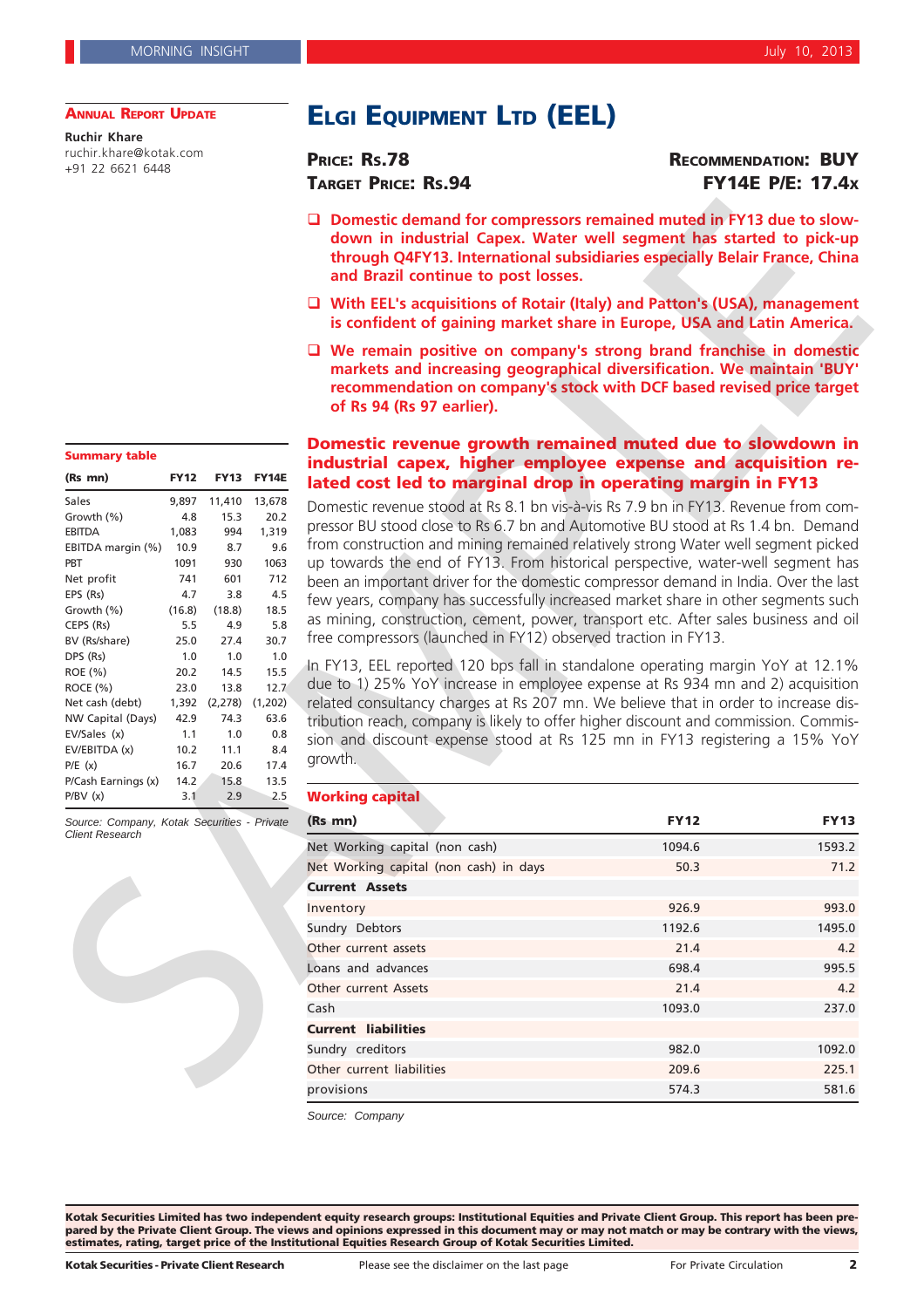Consolidated revenues grew by 15% YoY at Rs 12 bn in FY13 mainly on back of inorganic initiatives with respect to Rotair and Pattons acquisitions. Consolidated EBITDA margin stood at 8.7% in FY13. We highlight that the reported consolidated financials of EEL are not comparable.

In FY13, EEL reported increase in standalone working capital at 71 days vis-à-vis 51 days in last year. Increase in working capital is mainly attributed to increase in receivables at 66 days in FY13 against 55 days in FY12. Also short term loans & advances increased to Rs 995 mn driven by loans to subsidiaries in that stood at Rs 249 mn in FY13 vis-à-vis Rs 40 mn in FY12. EEL maintained inventory levels at 44 days and payables increased to 83 days in FY13.

### **International business continues to remain under pressure; all overseas subsidiaries de-grew except Middle East that reported meaningful growth**

| <u>III FT 15, EEL Teported IIICRease III Stariualorie Worklify Capital at 7 F uays VIS-a-VIS 5 F</u><br>days in last year. Increase in working capital is mainly attributed to increase in re-<br>ceivables at 66 days in FY13 against 55 days in FY12. Also short term loans & ad-<br>vances increased to Rs 995 mn driven by loans to subsidiaries in that stood at Rs 249<br>mn in FY13 vis-à-vis Rs 40 mn in FY12. EEL maintained inventory levels at 44 days<br>and payables increased to 83 days in FY13.                                                                                 |             |             |             |  |
|-------------------------------------------------------------------------------------------------------------------------------------------------------------------------------------------------------------------------------------------------------------------------------------------------------------------------------------------------------------------------------------------------------------------------------------------------------------------------------------------------------------------------------------------------------------------------------------------------|-------------|-------------|-------------|--|
| International business continues to remain under pressure; all                                                                                                                                                                                                                                                                                                                                                                                                                                                                                                                                  |             |             |             |  |
| overseas subsidiaries de-grew except Middle East that reported                                                                                                                                                                                                                                                                                                                                                                                                                                                                                                                                  |             |             |             |  |
| meaningful growth                                                                                                                                                                                                                                                                                                                                                                                                                                                                                                                                                                               |             |             |             |  |
| EEL's subsidiary in Middle East has posted robust growth of over 50% at Rs 40 mn in<br>FY13. However, majority of EEL's overseas subsidiaries reported sluggish perfor-<br>mance in FY13.                                                                                                                                                                                                                                                                                                                                                                                                       |             |             |             |  |
| In FY13, Belair France reported a loss of Rs 60 mn and EEL's Chinese subsidiary re-<br>ported a loss of Rs 94 mn vis-à-vis Rs 87 mn in FY12. Company's Brazil subsidiary<br>reported an operating loss of Rs 41 mn in FY13. Management has stated that the<br>international subsidiaries mainly Belair in France and Chinese subsidiaries are likely<br>to add to profits meaningfully only after two years. We believe that since manage-<br>ment has taken aggressive steps towards these acquisitions, timely reconciliation of<br>overseas business is crucial for company's future growth. |             |             |             |  |
| <b>Subsidiaries performance</b>                                                                                                                                                                                                                                                                                                                                                                                                                                                                                                                                                                 |             |             |             |  |
| (Rs mn)                                                                                                                                                                                                                                                                                                                                                                                                                                                                                                                                                                                         | <b>FY11</b> | <b>FY12</b> | <b>FY13</b> |  |
| <b>ATS Elgi</b>                                                                                                                                                                                                                                                                                                                                                                                                                                                                                                                                                                                 |             |             |             |  |
| <b>Sales</b>                                                                                                                                                                                                                                                                                                                                                                                                                                                                                                                                                                                    | 1146        | 1320        | 1467        |  |
| PBT                                                                                                                                                                                                                                                                                                                                                                                                                                                                                                                                                                                             | 130         | 169         | 178         |  |
| PAT                                                                                                                                                                                                                                                                                                                                                                                                                                                                                                                                                                                             | 83          | 118         | 123         |  |
| Elgi Belair (France)                                                                                                                                                                                                                                                                                                                                                                                                                                                                                                                                                                            |             |             |             |  |
| <b>Sales</b>                                                                                                                                                                                                                                                                                                                                                                                                                                                                                                                                                                                    | 407         | 499         | 451         |  |
| PBT                                                                                                                                                                                                                                                                                                                                                                                                                                                                                                                                                                                             | (4)         | (87)        | (94)        |  |
| <b>PAT</b>                                                                                                                                                                                                                                                                                                                                                                                                                                                                                                                                                                                      | (4)         | (87)        | (94)        |  |
| Elgi Equipments Zhejiang (China)                                                                                                                                                                                                                                                                                                                                                                                                                                                                                                                                                                |             |             |             |  |
| <b>Sales</b>                                                                                                                                                                                                                                                                                                                                                                                                                                                                                                                                                                                    | 71          | 118         | 147         |  |
| PBT                                                                                                                                                                                                                                                                                                                                                                                                                                                                                                                                                                                             | (23)        | (33)        | (40)        |  |
| <b>PAT</b>                                                                                                                                                                                                                                                                                                                                                                                                                                                                                                                                                                                      | (22)        | (32)        | (40)        |  |
| Elgi Compressors Trading (Shanghai)                                                                                                                                                                                                                                                                                                                                                                                                                                                                                                                                                             |             |             |             |  |
| <b>Sales</b>                                                                                                                                                                                                                                                                                                                                                                                                                                                                                                                                                                                    | 93          | 150         | 112         |  |
| PBT                                                                                                                                                                                                                                                                                                                                                                                                                                                                                                                                                                                             | (3)         | (27)        | (61)        |  |
| <b>PAT</b>                                                                                                                                                                                                                                                                                                                                                                                                                                                                                                                                                                                      | (3)         | (27)        | (61)        |  |
| Elgi Gulf                                                                                                                                                                                                                                                                                                                                                                                                                                                                                                                                                                                       |             |             |             |  |
| <b>Sales</b>                                                                                                                                                                                                                                                                                                                                                                                                                                                                                                                                                                                    | 76          | 145         | 253         |  |
| PBT                                                                                                                                                                                                                                                                                                                                                                                                                                                                                                                                                                                             | 13          | 27          | 40          |  |
| PAT                                                                                                                                                                                                                                                                                                                                                                                                                                                                                                                                                                                             | 13          | 27          | 40          |  |
| Elgi Compressors Do Brazil                                                                                                                                                                                                                                                                                                                                                                                                                                                                                                                                                                      |             |             |             |  |
| <b>Sales</b>                                                                                                                                                                                                                                                                                                                                                                                                                                                                                                                                                                                    |             | $\pmb{0}$   | 68          |  |
|                                                                                                                                                                                                                                                                                                                                                                                                                                                                                                                                                                                                 |             |             |             |  |
| PBT                                                                                                                                                                                                                                                                                                                                                                                                                                                                                                                                                                                             |             | (3)         | (41)        |  |
| <b>PAT</b>                                                                                                                                                                                                                                                                                                                                                                                                                                                                                                                                                                                      |             | (3)         | (41)        |  |
| <b>Elgi Australia Pty</b>                                                                                                                                                                                                                                                                                                                                                                                                                                                                                                                                                                       |             |             |             |  |
| <b>Sales</b>                                                                                                                                                                                                                                                                                                                                                                                                                                                                                                                                                                                    |             | 11          | 41          |  |
| PBT                                                                                                                                                                                                                                                                                                                                                                                                                                                                                                                                                                                             |             | (9)         | (23)        |  |
| <b>PAT</b>                                                                                                                                                                                                                                                                                                                                                                                                                                                                                                                                                                                      |             | (6)         | (23)        |  |
|                                                                                                                                                                                                                                                                                                                                                                                                                                                                                                                                                                                                 |             |             | cont        |  |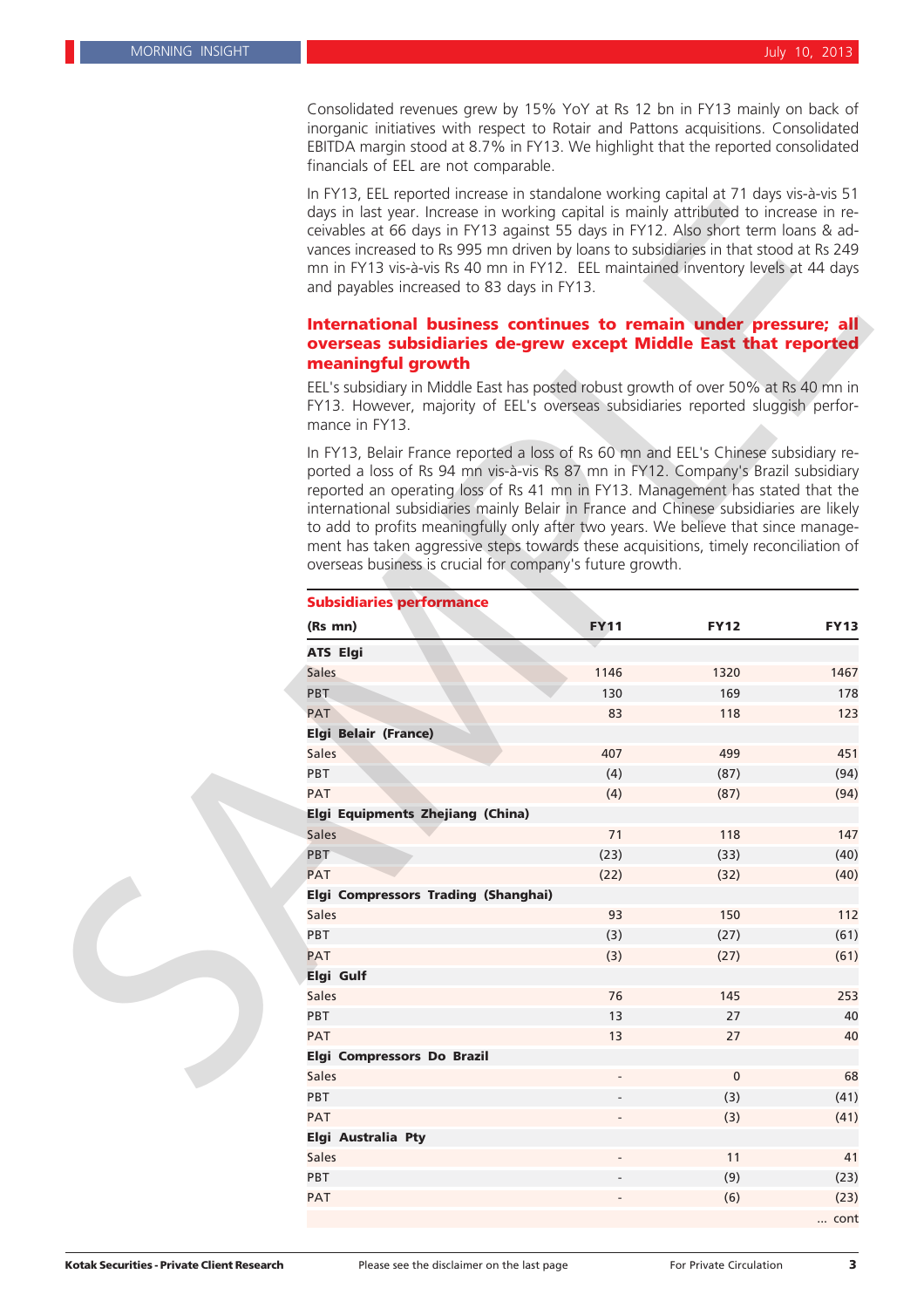| <b>Supsiglaries performance</b>                                                                                                                                                                                                                                                                                                                                                                                                                                                                                                        |             |             |             |
|----------------------------------------------------------------------------------------------------------------------------------------------------------------------------------------------------------------------------------------------------------------------------------------------------------------------------------------------------------------------------------------------------------------------------------------------------------------------------------------------------------------------------------------|-------------|-------------|-------------|
| (Rs mn)                                                                                                                                                                                                                                                                                                                                                                                                                                                                                                                                | <b>FY11</b> | <b>FY12</b> | <b>FY13</b> |
| <b>Rotair Spa Italy</b>                                                                                                                                                                                                                                                                                                                                                                                                                                                                                                                |             |             |             |
| <b>Sales</b>                                                                                                                                                                                                                                                                                                                                                                                                                                                                                                                           |             |             | 649         |
| <b>PBT</b>                                                                                                                                                                                                                                                                                                                                                                                                                                                                                                                             |             |             | 26          |
| <b>PAT</b>                                                                                                                                                                                                                                                                                                                                                                                                                                                                                                                             |             |             | 20          |
| <b>Pattons Inc USA</b>                                                                                                                                                                                                                                                                                                                                                                                                                                                                                                                 |             |             |             |
| <b>Sales</b>                                                                                                                                                                                                                                                                                                                                                                                                                                                                                                                           |             |             | 480         |
| PBT                                                                                                                                                                                                                                                                                                                                                                                                                                                                                                                                    |             |             | 73          |
| <b>PAT</b>                                                                                                                                                                                                                                                                                                                                                                                                                                                                                                                             |             |             | 52          |
| <b>Pattons Medical LLC</b>                                                                                                                                                                                                                                                                                                                                                                                                                                                                                                             |             |             |             |
| <b>Sales</b>                                                                                                                                                                                                                                                                                                                                                                                                                                                                                                                           |             |             | 151         |
| PBT                                                                                                                                                                                                                                                                                                                                                                                                                                                                                                                                    |             |             | (16)        |
| <b>PAT</b>                                                                                                                                                                                                                                                                                                                                                                                                                                                                                                                             |             |             | (10)        |
| <b>Elgi Compressors USA Inc</b>                                                                                                                                                                                                                                                                                                                                                                                                                                                                                                        |             |             |             |
| <b>Sales</b>                                                                                                                                                                                                                                                                                                                                                                                                                                                                                                                           |             |             | 5           |
| <b>PBT</b>                                                                                                                                                                                                                                                                                                                                                                                                                                                                                                                             |             |             | (41)        |
| <b>PAT</b>                                                                                                                                                                                                                                                                                                                                                                                                                                                                                                                             |             |             | (29)        |
| Source: Company, Kotak Securities - Private Client Tesearch                                                                                                                                                                                                                                                                                                                                                                                                                                                                            |             |             |             |
| products and have stated building market for Elgi compressors exclusively. Manage-<br>ment believes that the acceptance in the US market have been encouraging and<br>expects a payback period of 4-5 years. Company has also been contemplating<br>launching oil free compressors in US market in 2HFY14. For Rotair Italy, revenues<br>stood at Rs 649 mn with PBT of Rs 26 mn.                                                                                                                                                      |             |             |             |
| With acquisitions of Rotair and Patton's Inc. EEL has concluded its<br>inorganic growth initiative; company does not aspire for major                                                                                                                                                                                                                                                                                                                                                                                                  |             |             |             |
| acquisitions in near to medium term                                                                                                                                                                                                                                                                                                                                                                                                                                                                                                    |             |             |             |
| In FY13, EEL has acquired two companies-1) Patton's Inc in USA and 2) Rotair Spa in<br>Italy.                                                                                                                                                                                                                                                                                                                                                                                                                                          |             |             |             |
| <b>Patton's Inc</b>                                                                                                                                                                                                                                                                                                                                                                                                                                                                                                                    |             |             |             |
| EEL, through its subsidiary Elgi Compressors USA Inc. has acquired 100% stake in<br>Patton's Inc. Headquartered in Charlotte, North California, Patton's is primarily in-<br>volved in the distribution, service and rentals of Industrial and medical compressors.<br>It has major presence in Southeastern United States. Till recently, company has been<br>a primary dealer of Quincy product range which is a subsidiary of Atlas Copco. Being<br>in after sales and service business, Patton's enjoys healthy operating margins. |             |             |             |
| EEL management believes that leveraging on Patton's strong reputation and exhaus-<br>tive reach it can promote its existing range of Elgi compressors that are technologi-<br>cally compliant and comparable with Quincy products.                                                                                                                                                                                                                                                                                                     |             |             |             |
| <b>Rotair S.p.A</b>                                                                                                                                                                                                                                                                                                                                                                                                                                                                                                                    |             |             |             |
|                                                                                                                                                                                                                                                                                                                                                                                                                                                                                                                                        |             |             |             |
| EEL has also acquired 100% stake in Italy based Rotair S.p.A engaged in the design,<br>manufacturing and distribution of compressors for construction and industrial sectors.<br>Management expects acquisition to add to company's current product offerings and                                                                                                                                                                                                                                                                      |             |             |             |

#### **Subsidiaries performance**

#### **With acquisitions of Rotair and Patton's Inc. EEL has concluded its inorganic growth initiative; company does not aspire for major acquisitions in near to medium term**

#### **Patton's Inc**

#### **Rotair S.p.A**

EEL has also acquired 100% stake in Italy based Rotair S.p.A engaged in the design, manufacturing and distribution of compressors for construction and industrial sectors. enable entry into new markets.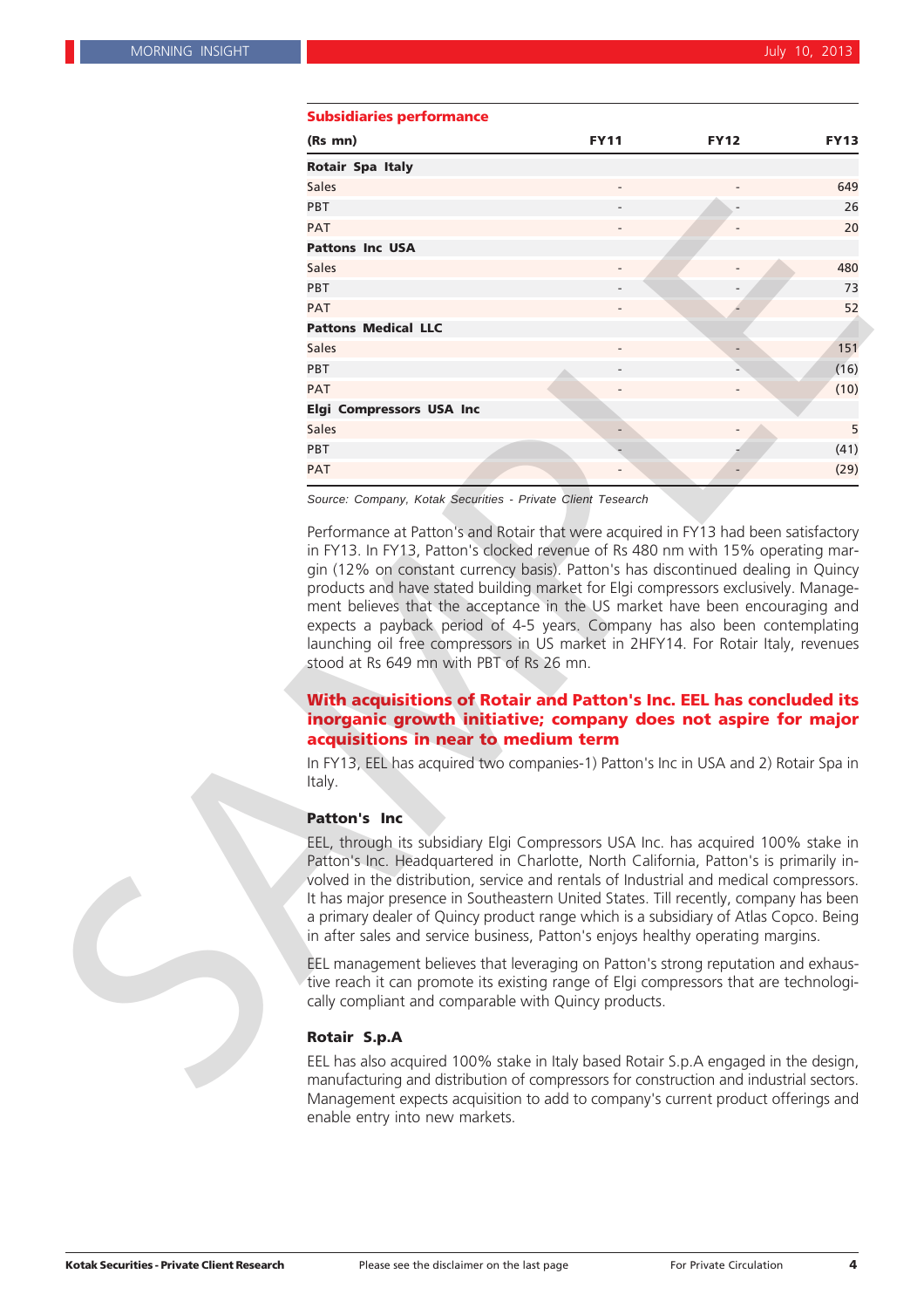With presence in over 60 countries across, Rotair is present in Portable compressors, Hydraulic brakes and mini transportation segment. Rotair derives more than 60% of its revenues from the portable compressors segment. Rotair has robust distribution network and we believe that this is likely to strengthen EEL's presence in the European region by adding new geographies. EEL is also likely to benefit by adding portable compressors in its product portfolio.

We believe that both the acquisitions are likely to be value accretive over FY13-14E. However meaningful contribution should flow in the long run and in view of recovery in the Europan region.

Company has been constantly focusing on expanding its operations in overseas geographies. It has been one of the leading players in Indian compressor market (30% market share in India) and aims to gain market share and secure second position globally (after Atlas Copco with 35% market share globally) in the medium term. Management believes that with its current portfolio and technology base, it can capture substantial market to emerge as one of the leading global players. **State corresterior in its product posterior in the legion of the scaling of the state of the state of the state of the state of the state of the state of the state of the state of the state of the state of the state of th** 

#### **Other Highlights**

- ELGI ATS grew by 11% YoY in FY13 with revenues at Rs 1.4 bn and PBT at Rs 178 mn. Management believes that FY14 would likely remain challenging for the subsidiary due to sluggish passenger cars industry outlook.
- **Investment in Chinese subsidiary Elgi Equipment Zhejiang reported increased to** Rs 165 mn vis-à-vis Rs 79.5 mn in FY12.
- Investment in Belair, France increased to Rs 230 mn vis-à-vis Rs 116 mn in FY12.
- Standalone short term borrowings stood at Rs 198 mn at the end of FY13 against nil last year. Long term borrowings of the company stands at Rs 2.2 bn (implying net D/E of 0.6) against nil last year mainly on account of funding of Patton's and Rotair acquisitions.

#### **Valuation and recommendation**

**We maintain BUY recommendation on Elgi Equipment with a price target** At current price of Rs.78, stock is trading at 17.4x P/E and 8.4x EV/EBITDA multiples on FY14E earnings.

We remain positive on company's strong brand franchise in domestic market and consistently increasing geographical diversification. We maintain **'BUY'** recommendation on company's stock with DCF based revised price target of Rs 94 (Rs 97 earlier).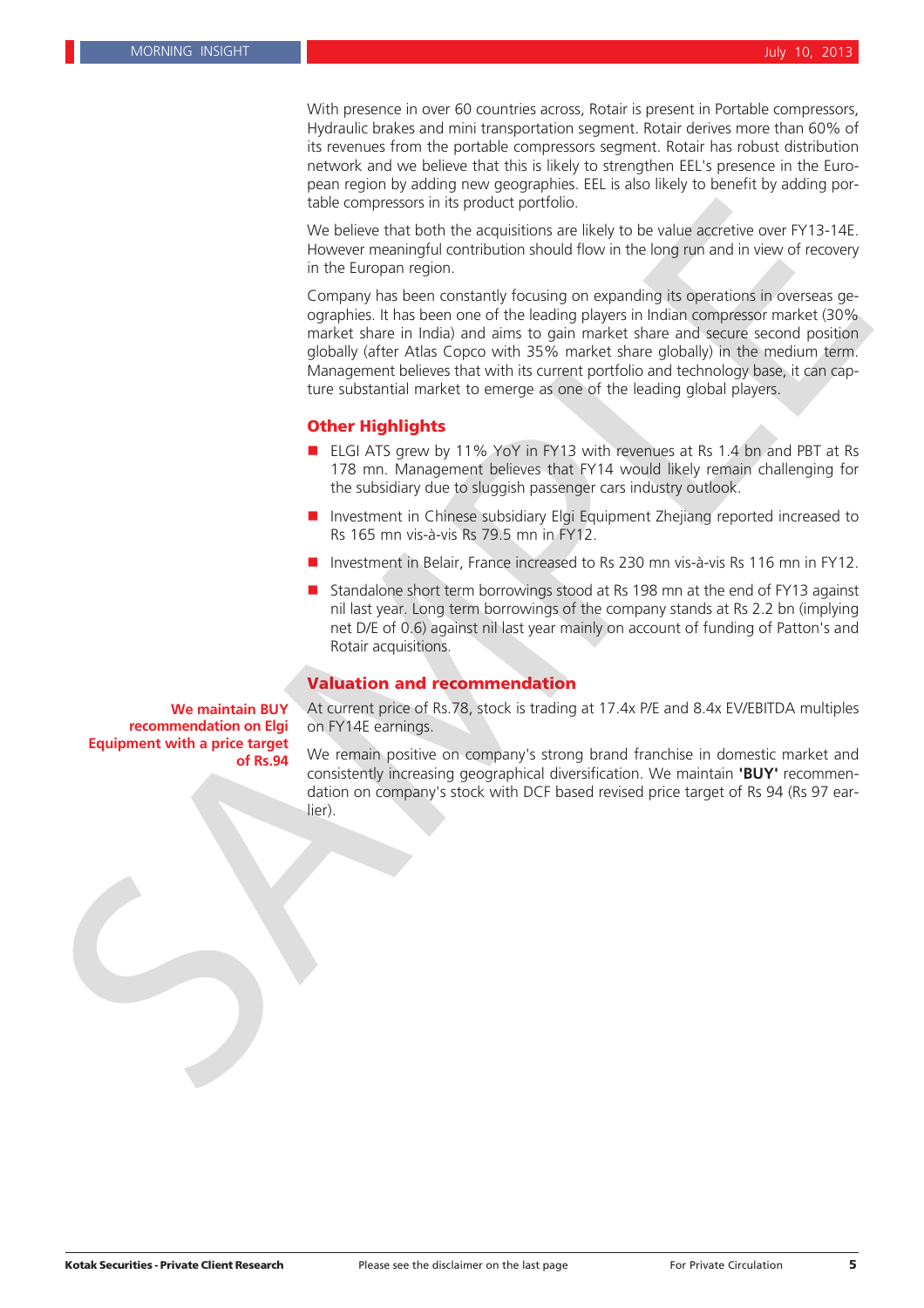### **Trade details of bulk deals**

| <b>Date</b> | Scrip name            | <b>Name of client</b>                  | Buy/<br>Sell | Quantity<br>of shares | Avg.<br>price<br>(Rs) |
|-------------|-----------------------|----------------------------------------|--------------|-----------------------|-----------------------|
| 09-Jul      | Aagam Cap             | Rajesh Kumar Gupta                     | B            | 28,350                | 99.0                  |
| $09$ -Jul   | Aagam Cap             | S R Jute Traders Pvt Ltd               | $S_{\ell}$   | 45,000                | 99.0                  |
| 09-Jul      | Abhinav Cap           | Lakshana Amit Sharma                   | S            | 108,791               | 30.0                  |
| $09$ -Jul   | Abhinav Cap           | Kamalaksha Rama Naik                   | S            | 200,784               | 30.0                  |
| 09-Jul      | Abhinav Cap           | Mehrangarh Financial Advisors          | В            | 309,575               | 30.0                  |
| $09$ -Jul   | Adinath Bio           | Pranali Commodities Pvt Ltd            | S            | 6,000,000             | 0.2                   |
| 09-Jul      | Adinath Bio           | Aadesh Commodities Pvt Ltd             | В            | 4,900,073             | 0.2                   |
| $09$ -Jul   | Arrow Coated          | Jigisha Shilpan Patel                  | B            | 600,000               | 9.2                   |
| 09-Jul      | Arrow Coated          | Shilpan P Patel HUF                    | S            | 600,000               | 9.2                   |
| $09$ -Jul   | <b>Bil Energy Sys</b> | Syncom Formulations (India) Ltd        | В            | 730,000               | 6.5                   |
| 09-Jul      | Compact Disc          | Mamta Sharma                           | B            | 75,000                | 11.7                  |
| $09$ -Jul   | Compact Disc          | Pariscope Pictures Pvt Ltd             | S            | 110,757               | 11.7                  |
| 09-Jul      | Croitre Inds          | Invictus Stock Research Pvt Ltd        | B            | 160,622               | 6.0                   |
| $09$ -Jul   | Cupid Trades          | Firoz Hanifbhai Memon                  | В            | 7,938                 | 125.0                 |
| 09-Jul      | Cupid Trades          | Ritu Raj Kalu Singh Ji Chauhan         | S            | 10,000                | 125.0                 |
| $09$ -Jul   | Cupid Trades          | Pradip Shudhakarbhai Birewar           | $\mathsf S$  | 8,000                 | 125.0                 |
| 09-Jul      | India Steel           | Advent Advisory Services Pvt Ltd       | S            | 1,500,000             | 3.7                   |
| $09$ -Jul   | India Steel           | Siddhartha Khatwani                    | В            | 1,500,000             | 3.7                   |
| 09-Jul      | Micro Tech-\$         | Ashamangal Vanijya Pvt Ltd             | S            | 180,306               | 4.8                   |
| $09$ -Jul   | Pratibha Inds         | Ajit Bhagwan Kulkarni                  | В            | 600,000               | 28.0                  |
| 09-Jul      | Pratibha Inds         | Vinayak Bhagwan Kulkarni               | S            | 600,000               | 28.0                  |
| $09$ -Jul   | Shreychem             | Sandip Laxmanbhai Bhamani              | В            | 103,364               | 5.7                   |
| 09-Jul      | Shreychem             | Devrajbhai Becharbhai Rangani          | В            | 85,341                | 5.7                   |
| $09$ -Jul   | Shreychem             | Togadiya Hareshbhai Madhabhai          | S            | 128,364               | 5.7                   |
| $09$ -Jul   | Surya Indl            | Mahendra Sampat Pawar                  | В            | 30,000                | 31.3                  |
| $09$ -Jul   | Surya Indl            | Sameer D Shah (HUF)                    | S            | 30,000                | 31.3                  |
| $09$ -Jul   | Valuemart Info        | Rinku Deshpande                        | В            | 329,550               | 4.1                   |
| $09$ -Jul   | Vguard Inds           | Massachusetts Institute of Tech Scm    | В            | 607,656               | 480.0                 |
| 09-Jul      | Vguard Inds           | IIFL Inc A/C Steadview Cap Mauritius S |              | 607,377               | 480.0                 |
|             | Source: BSE           |                                        |              |                       |                       |

**Kotak Securities - Private Client Research** Please see the disclaimer on the last page For Private Circulation 6